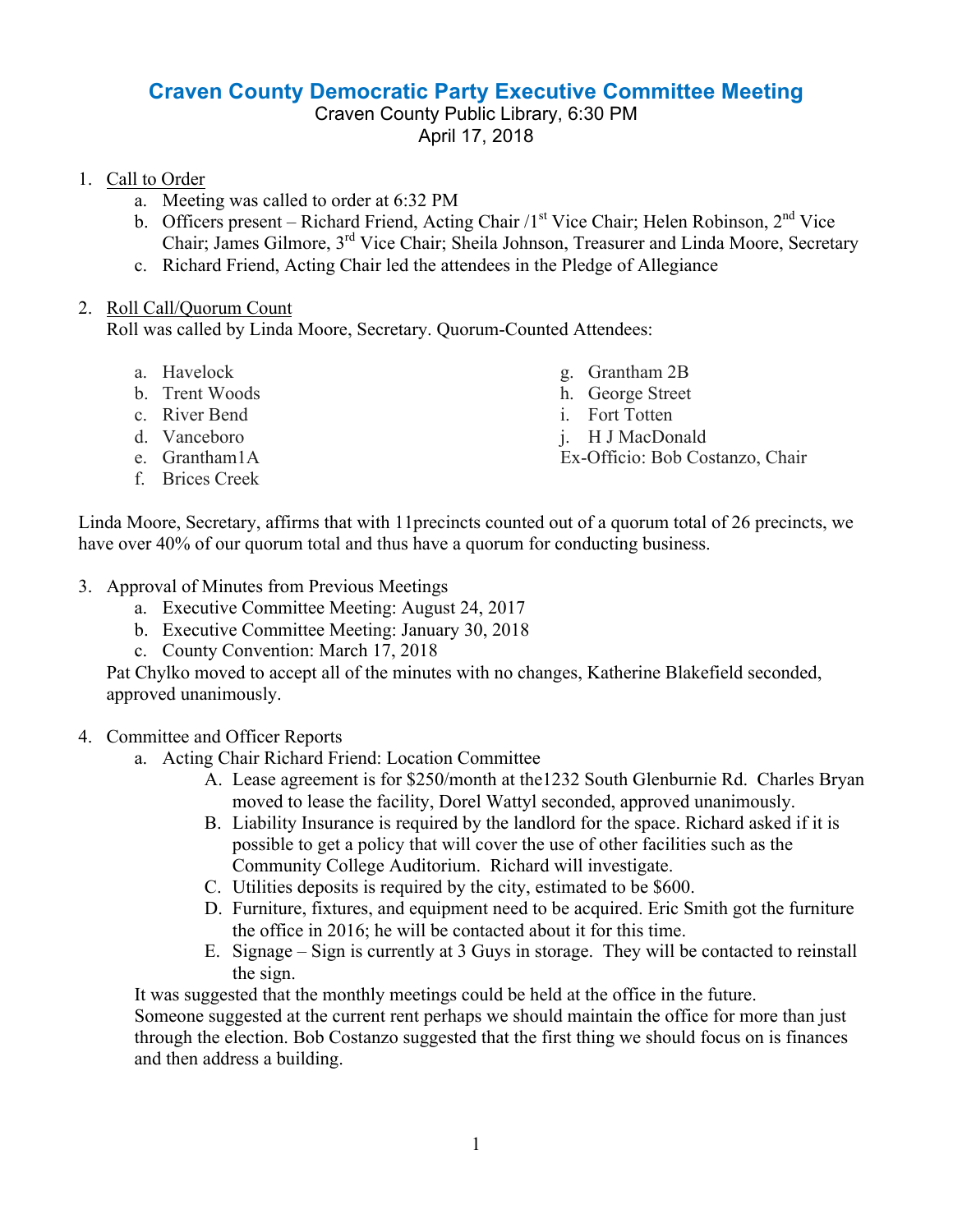- b. 2nd Vice Chair Helen Robinson: Pipeline Committee Committee has been active reaching out to candidates and there are representative from much of the county. Limited support until the primaries are over because CCDP cannot support one candidate over another. 2 candidate forums were held, both were successful. One by the Central precincts and the other by the Eastern precincts.
- c. 3rd Vice Chair James Gilmore: Communications Committee & Digital Infrastructure
	- A. On Thursday there will be a GOTV push for the Primaries
	- B. Charles Bryan suggested having roving CCDP monthly meetings. In Vanceboro 80% vote but do not come to the precinct meetings.
- d. Treasurer Sheila Johnson: Treasurer's Report Sheila spoke for several minutes explaining that the duties were more than she understood and stated she is not able to handle them. She offered her resignation but agreed to remain on as Treasurer until the May 8 primary, and to make her resignation effective May 9 rather than immediately. Richard thanked Sheila for her efforts and her resignation was approved unanimously. Charles Bryan stated that we must have a Treasurer. All were asked to recruit a candidate and provide the name to Board.
- 5. New Business
	- a. Strategic Plan Changes Jim Gilmore told about the group that worked on the Strategic Plan and their efforts to make it a plan that is manageable in size and goals. Jay DeLoach provided a diagram of the plan and stated the revision is a streamlined version of the August 17, 2017 plan. Discussion of the plan ensued. Jay DeLoach motioned that we accept the plan. David Herndon stated that he had not had time to the plan. Charles Bryan offered a motion that we table the vote on the plan until the next Executive Committee meeting so people could review the document. Sheila Jones seconded, approved unanimously. The revised Strategic Plan will be sent out so all members of the Executive Committee have time to review it before the next meeting. Also, all documents will be included in the notice of the meeting. The next meeting will by sometime in June.
	- b. Fundraising Committee No volunteer to lead the Committee at this time.
- 6. Discussion
	- a. Fundraising ideas
		- A. Membership cards Develop an ID style card issued annually that people could use as a way to donate. The card will cost around \$20, it will be numbered and provide all relevant information about the person, when they donate after receiving the card there would not be the need to fill out the donation form.
		- B. Fundraising events Several events planned or are being considered for development, they are:
			- 1. Vehicle/truck raffle Joe Thomas told Richard Friend that in the past they raffled a Cadillac every year and it was their most successful fund raiser. Richard suggested we consider raffling a truck this time.
			- 2. Wainwright Dinner needs to be planned for this year, again looking for someone to heads the event. Jameesha Harris has volunteered to support the event.
	- b. GOTV for 2018 Primary
		- A. Discuss GOTV plans and brainstorming